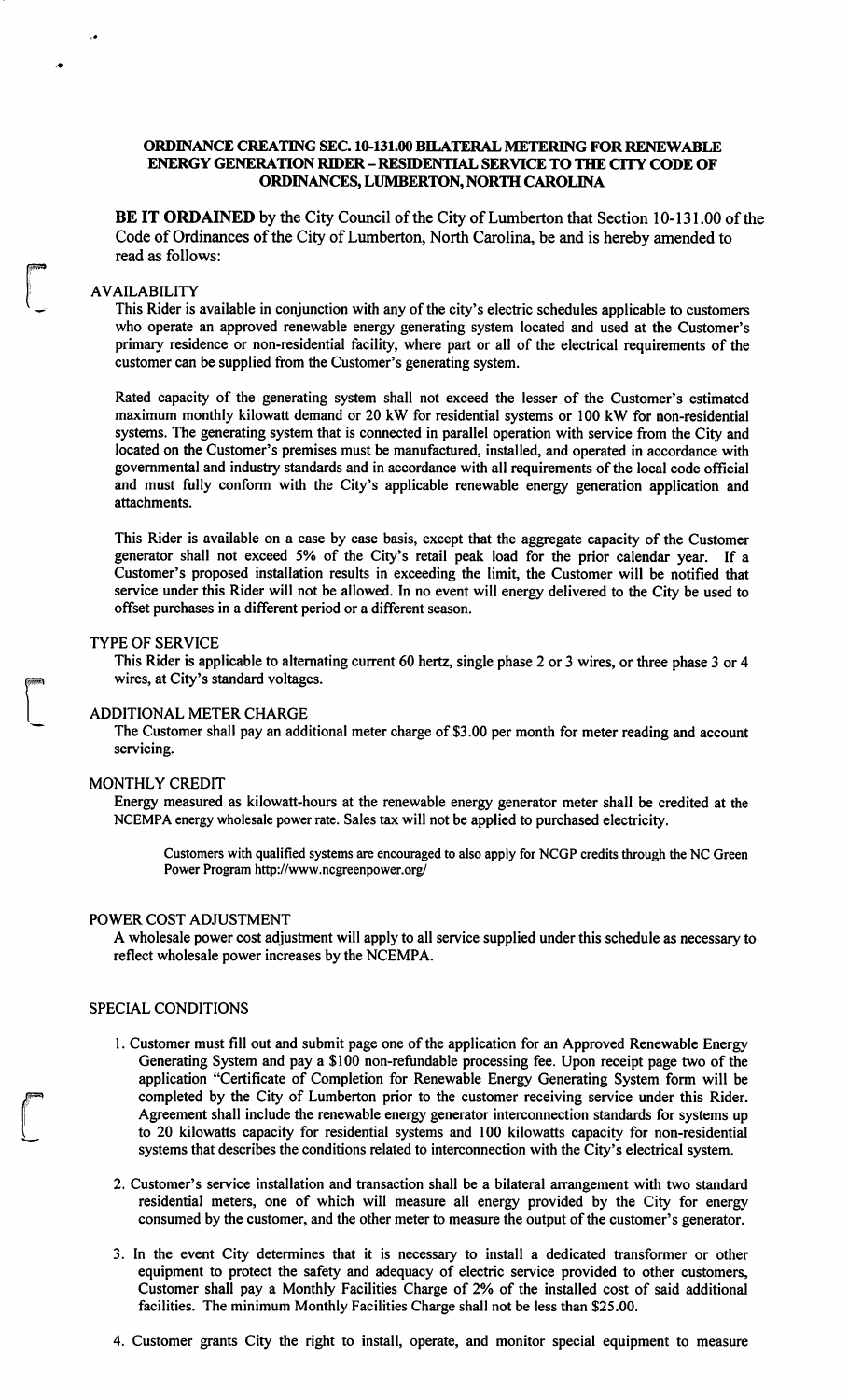Customer's load, generating system output, or any part thereof and to obtain any other data necessary to determine the operating characteristics and effects of the installation. Customer also grants City the right to utilize Customer's telephone line to transmit data from City's meter and special equipment.

5. The City reserves the right to test the Customer's equipment for compliance with the applicable interconnection standards. Should the City determine that the equipment is in violation of the interconnection standards, the City shall disconnect the equipment and it shall remain disconnected until the equipment is repaired to the satisfaction of the authority responsible for inspection of the installation.

# **CONTRACT PERIOD**

Contract Period for service under this Rider shall be one year and thereafter shall be renewed for successive one-year periods. After the initial period, Customer may terminate service under this Rider by giving at least sixty (60) days previous notice of such termination in writing to the City. The City may terminate service under this Rider at any time upon written notice to Customer. In the event that Customer violates any of the terms or conditions of this Rider, or operates the generating system in a manner which is detrimental to the City or its customers, service under this Rider may be terminated immediately.

Approved by City Council  $\frac{6}{14}$  2010

On Motion of Councilman  $\pm \sqrt{e\mu}$ , seconded by Councilman  $\omega t$  the foregoing

Ordinance was adopted the 14th day of June, 2010, to be effective on the 15<sup>th</sup> day of June

2010.

more B Leaving to

Mey Metchell-Metatesh

APPROVED AS TO FORM AND LEGAL SUFFICIENCY:<br>
Thomas E. Powers, III, City Attorney

Ordinance No. 2010-06.02